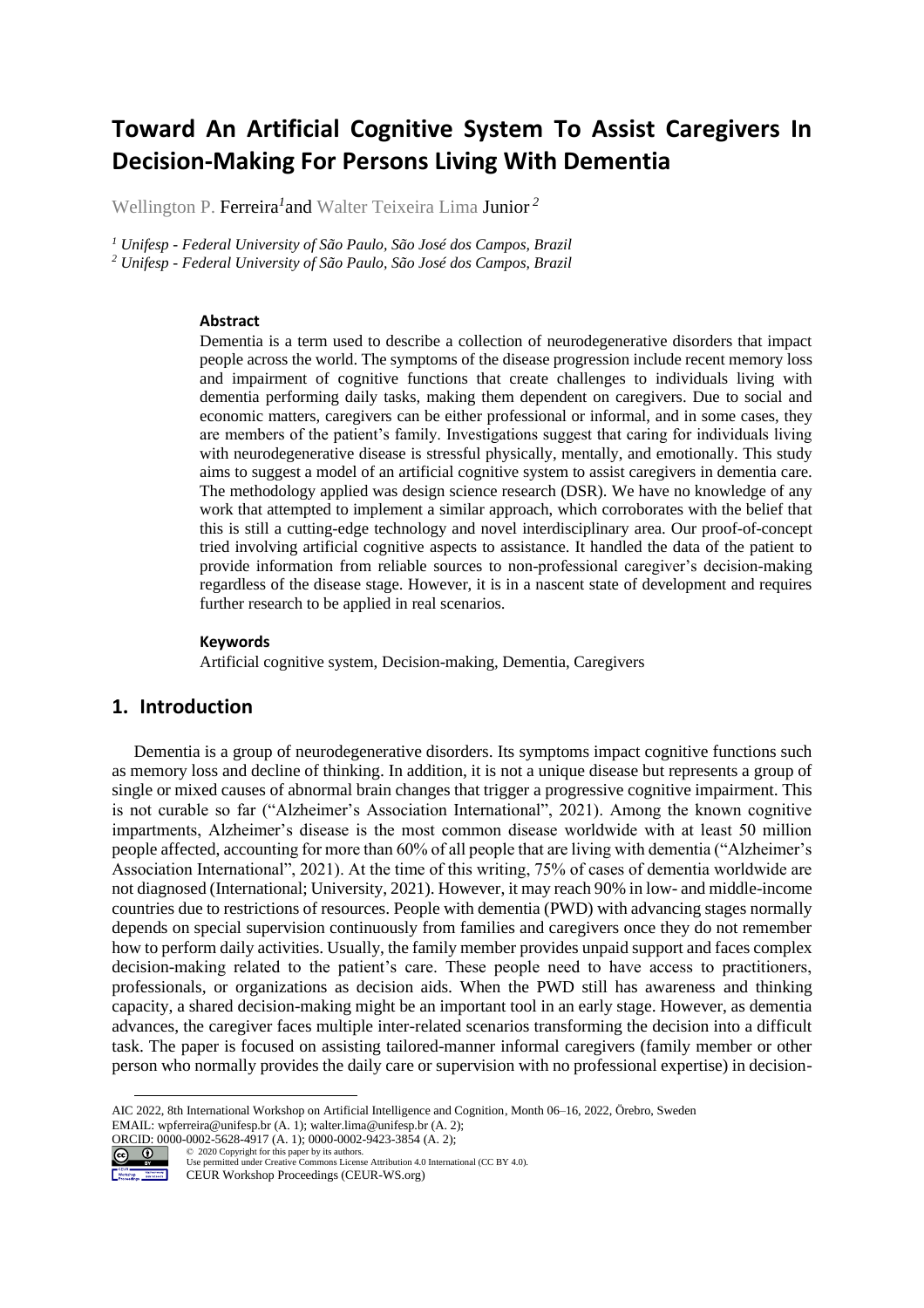making. The intervention proposed is through a cognitive system (CS). In addition, we aimed to develop resources and began the consolidation of an interdisciplinary knowledge domain to face dementia care and incentive further research.

#### **2. Decision-making and the caregiver of people with dementia**

The decision-making ability required from a person acting as the caregiver may expand from finances to end-of-life care and it should be done in a timely manner with often high complexity (Shippee; Rowan; Henning–Smith, 2015). Besides the available care knowledge, the decisions in the dementia care process require a combination of abilities and should vary based on the capacity and will of the patient. This knowledge is needed to make a decision that might vary depending on either the disease stage or health conditions of the patient once neurogenerative diseases such as Alzheimer are highly individualized (Truglio– Londrigan; Slyer, 2019) due to the absence of a standard pathway. Roughly 11 million of people are informal caregivers in USA or almost 3% of US population according to 2020 U.S Census. They are "hidden victims" of dementia once their role can be stressful and exhaustive. We could notice a lack of preparedness to provide care in our study and the number of people with access to professional services is low. For this research purpose, we aimed a shareddecision approach using a theoretical background from certified data sources such as international organizations or healthcare professionals.

#### **3. Methodology**

The core of this research is exploring cognitive technologies for the benefit of caregivers to achieve the target we proposed through an experiment to assist the decision-making of caregivers on their basic day-to-day activities. In addition, the methodology is based on design science research methodology (DSRM) due to the novelty of this work. This approach is often used in engineering and information systems areas. We decided to use free databases with data extraction from brain measurements. Then, after an intense search, we found a collection of scans of 150 adults using magnetic resonance imaging (MRI) compiled and freely distributed by OASIS platform. The dataset chosen has cross-sectional and longitudinal information. The OASIS collection consists of both men and women. Here, 72 people were characterized as nondemented throughout the entire study and 64 were considered as demented at the time of their initial visit and remained for subsequent scans, which include 51 individuals with mild to moderate Alzheimer's disease. Fourteen patients were characterized as nondemented at the time of their initial visit and were subsequently characterized as demented at a later visit. Each person was scanned after two or more visits, which was separated by at least one year for a total of 373 imaging sessions (Marcus et al., 2010).

# **4. Experiment**

The experiment was designed on a model to conceptually validate the application of a cognitive system to assist the decision making of caregivers. The experiment is a qualitative and quantitative laboratory study to execute the simulations as a proof-of-concept. Therefore, the cognitive toolkit chosen for experiment purposes is based on the cognitive systems toolkit (CST), which is a project developed by the researchers of the University of Campinas (UNICAMP). Adopting CST, we were able to create a cognitive agent without lock-in to unique architecture and develop simulations for cognitive reasoning, perception, etc. The CST is codelet-based, each codelet is a well-defined agent with main cognitive functions encapsulated in small pieces of code and it can behave fully parallel asynchronously. We considered CST's flexibility, which is a pivotal characteristic, to develop a suitable experiment and to potentially address the needs of caregivers. We built a simple model to run this experiment presented in Section 5, it was written using a few components of CST toolkit (see Fig. 1). We proposed a system with structural knowledge crafted by healthcare professionals and credited support communities. In particular, the domain characteristic can be enhanced by machine learning models, but it will require supervised instructions at the first stage to establish a formalist of knowledge.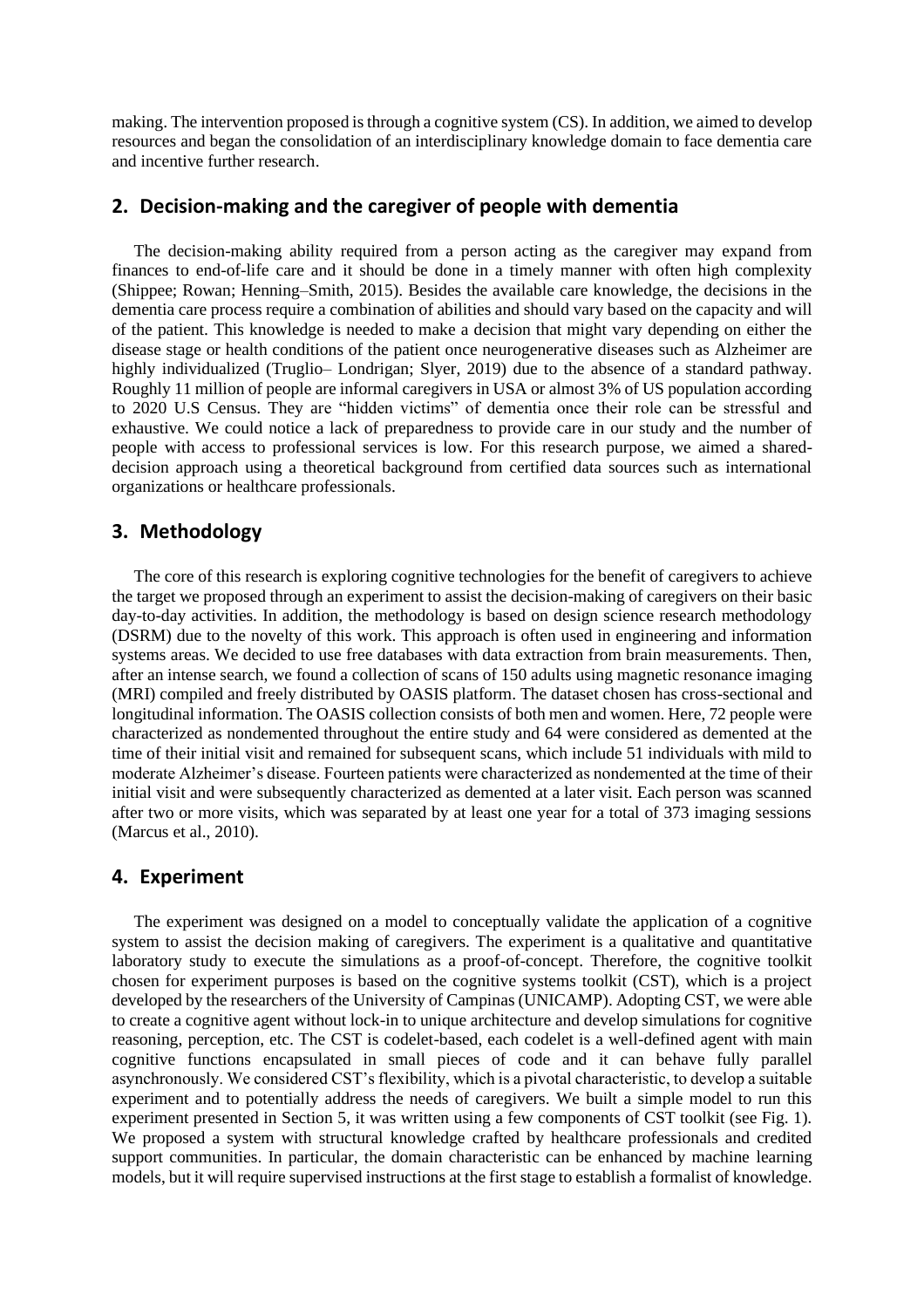# **5. Experiment**

We built the *Attention* codelet that gets information seamlessly from its environment to describe the model proposition. However, for our laboratory study, we inserted a prepared OASIS dataset with the data of the patients from CSV files. For future implementation, it would handle real biometric or physiologic data of the patients either in NRT (near realtime) data or static data, such MRI or similar exams, medical visits, or a real-time health telemetric data of the caregiver. The *Attention* codelet creates memory objects (MO) called *attentionMO* in episodic memory. For our context, an episode is the data from doctor visits or MRI executed. It might be interpreted as sensory memory as well, depending on the need of store or not the information in long-term slots. The next phase is our perceptual codelet named *correlationDetector*, which was responsible for correlation analyses based on statistical theories. Within the codelet, we have implemented the Pearson's correlation coefficient to find out the relationship between variables to statistically know the strength of the relation. The *correlationDetector* should send data to perceptual codelet as memory objects named as *knownPatternsMO*. This MO has data from all previously known patterns received from perception codelets. For this study's purposes, a pattern can be some connection either nonobvious such as normalized whole-brain volume with dementia characterization or something obvious as adult people that got clinical dementia rating from 2 on, he/she has a high likelihood of a need for caregiver supervision.



**Figure 1**: Proposed cognitive model

The *knownPatternsMO* may trigger events simultaneously in two new codelets the *nextAction* responsible for planning activities, has a list of standard information written to support a caregiver as well as provide to the system a kind of "recommendation" to pick up the best what to do next action for each patient stage of dementia progression, as a result, it can assist the end-user in decision-making. The *patternLearner* might receive a signal from perceptual memory regarding the new connection raised from Fig. 1. - Proposed cognitive model *correlationDetector*, this codelet has a role of reasoning and learning from the emerging information. Once *patternLearner* has learned, it can update the *knownPattern* with a new pattern enhancing the perceptual memory. Additionally, we are aware of the potential information path returning a new memory object to the episodic memory to enrich its entries.

We obtained the results of clinical tests such as mini-mental state examination (MMSE) and clinical dementia rating (CDR) from OASIS dataset. Then, we had the current stage of cognitive impairment of the patient from a clinical perspective. The next step was to "teach/train" the system using the categories suggested by the literature for each stage of the impairment: borderline, mild impairment, moderate impairment, moderately severe, severe, and very severe (late stages or end of life). The experiment system will classify the stage of the patient and provide personalized suggestions that potentially assist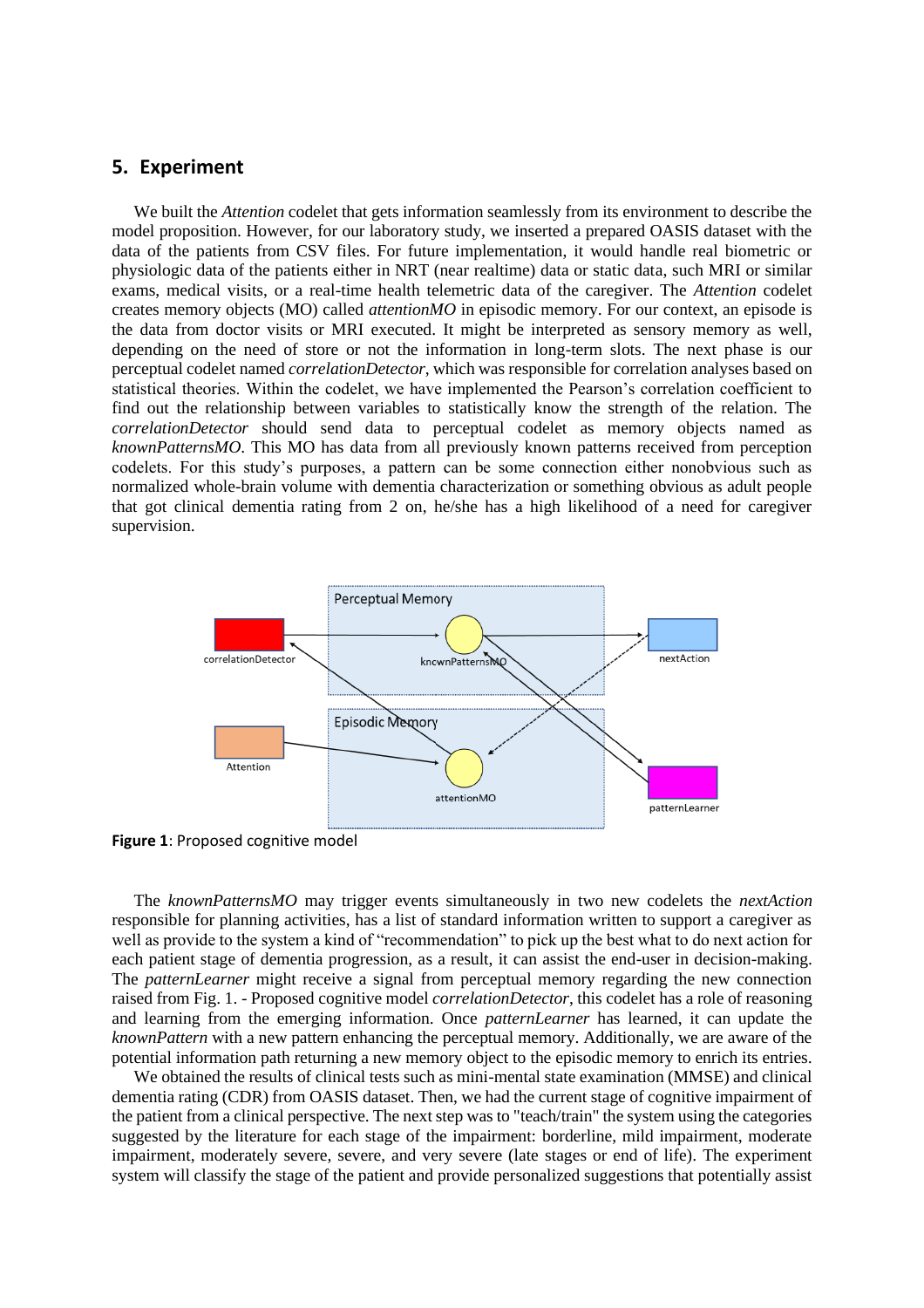the decision of the caregiver based on the guidelines of the international Alzheimer and dementia association.

Since learning is iterative, we set the desired accuracy to stop the model. The scale adopted for classificatory algorithm has been considered against the MMSE as Bartfay; Bartfay; Gorey (2013) work where they attempted to create a parallel cognitive scale using MMSE as baseline. The system processes and presents the possible state of dementia pathway according to the MMSE scale. Subsequently, the experiment provides resources to help caregiving through each stage of the disease to enhance knowledge of caregiver.

#### **6. Results and discussion**

The system was executed in simulation cycles in which the performance of the system was measured by execution time. From the simulation, we collect the median arithmetic and the standard deviation, 0,032 sec. and 0,033 seconds respectively. The average time (sec) is the total time required for the agent to present result to the user divided by the number of executions, the standard deviation measure expresses the degree of dispersion of a dataset. We decided to use the decision tree algorithm due to the classificatory behavior when compared with other models. The decision tree implemented was J48 built-in by the WEKA project libraries (chosen by convenience). Number of Leaves: 26, Size of the tree: 51, Correctly Classified Instances: 323 or 87.53%, Incorrectly Classified Instances: 46 or 12.46%, Kappa statistic: 0.02 Mean absolute error: 0.05, Root mean squared error: 0.17, Relative absolute error: 93.04 % Root relative square error: 103.91%, Total Number of Instances 369.

# **7. Conclusion**

As technological innovation continuously evolves, our proposed cognitive system, which aims to support dementia care, can contribute to future research on a novel multidisciplinary area. As we could not find similar results, we have identified potential directions for future research to explore these further. The laboratory environment has various limitations compared with the real scenario and its complexities. The cognitive agent should potentially interact with PWDs and their caregivers. In addition, it could "ingest" various environmental variables and extract data of patients from symptoms, such as memory loss and abnormal conditions. Then, this information should be learned and processed to provide assistive information to the decision of the caregiver based on a reliable source. It is not an easy task to build a healthcare system since it must comply with international standards, and it should have low lenience of failures. Our context of dementia care has additional challenges to deal with such as thinking or memory loss or targeting the indirect end-user (the target users are informal cares). We also noticed a lack of instances and varied variables to enhance our machine learning model. The OASIS dataset has a very clear proposal: an open database to support neuroscience research. However, we realized that data from other sources such as laboratory analyses or physiological signals would be good when integrated into the OASIS data to more robust solutions to people with cognitive impairments. Overall, the system has informative behavior. Furthermore, the system is not intended to diagnose or replace a human professional. The proposed system has an innovative characteristic due to the merging of cognitive science and artificial intelligence tailored to assist caregivers of individuals with dementia. It might be an affordable tool to caregivers from low- and middle-income countries due to low resources needed to use it and it was designed to have a simple user interface for individuals that lack digital literacy. For example, it is important to consider that a magnetic resonance might not be available everywhere due to its costs.

#### **8. Acknowledgements**

The data used in this study was provided by the open access series of imaging studies (OASIS). The principal investigators are D. Marcus, R, Buckner, J, Csernansky J. Morris; P50 AG05681, P01